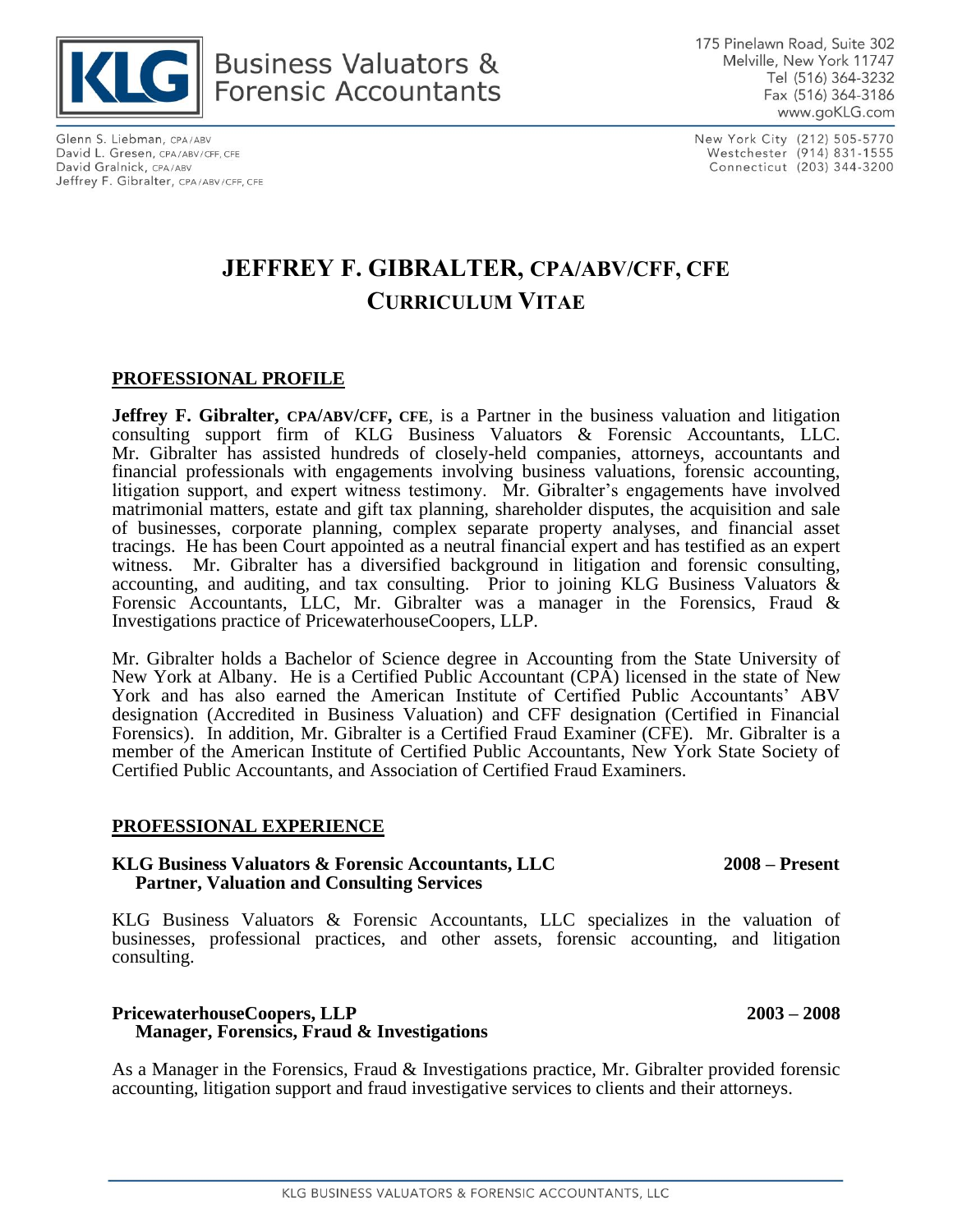#### **Ernst & Young, LLP 2001 – 2003 Senior III, Corporate Tax Consultant**

As a Corporate Tax Consultant, Mr. Gibralter provided tax consulting services and performed tax saving solutions for clients in a variety of industries.

#### **Ernst & Young, LLP 1999 – 2001 Staff II, Auditor**

As an auditor, Mr. Gibralter performed financial audit and consulting services for clients within the healthcare and not-for-profit industries.

# **EDUCATION AND PROFESSIONAL CERTIFICATION / DESIGNATIONS**

State University of New York at Albany, Albany NY - Bachelor of Science, Accounting Certified Public Accountant (CPA) Accredited in Business Valuation (ABV) Certified in Financial Forensics (CFF) Certified Fraud Examiner (CFE) Certified as an Accredited Estate Planner® (AEP®) designee by the National Association of Estate Planners & Councils (NAEPC)

# **PROFESSIONAL AFFILIATIONS**

American Institute of Certified Public Accountants, Member New York State Society of Certified Public Accountants, Member New York State Society of Certified Public Accountants – Business Valuation Committee - Chair (2016 - 2018) - Vice Chair (2015 - 2016) - Co-Chair of 2016, 2017 and 2018 Business Valuation Conferences New York State Society of Certified Public Accountants – Litigation Services Committee, Member Association of Certified Fraud Examiners, Member National Association of Estate Planners & Councils (NAEPC), Member Designee Estate Planning Council of Suffolk County, Inc., Executive Board of Directors - President (Present) - Vice President (2020 - 2021) - Treasurer (2016 - 2019) Child Abuse Prevention Services (CAPS), Executive Board of Directors - Treasurer (2017 - 2021) National Association of Divorce Professionals (NADP), Suffolk County Chapter, Leadership - Treasurer (2017 - 2018) Selected to the 2018 40 Under Forty Recognition Program by the National Association of Certified Valuators and Analysts (NACVA) The Safe Center LI, Advisory Board, Member (2020 - Present)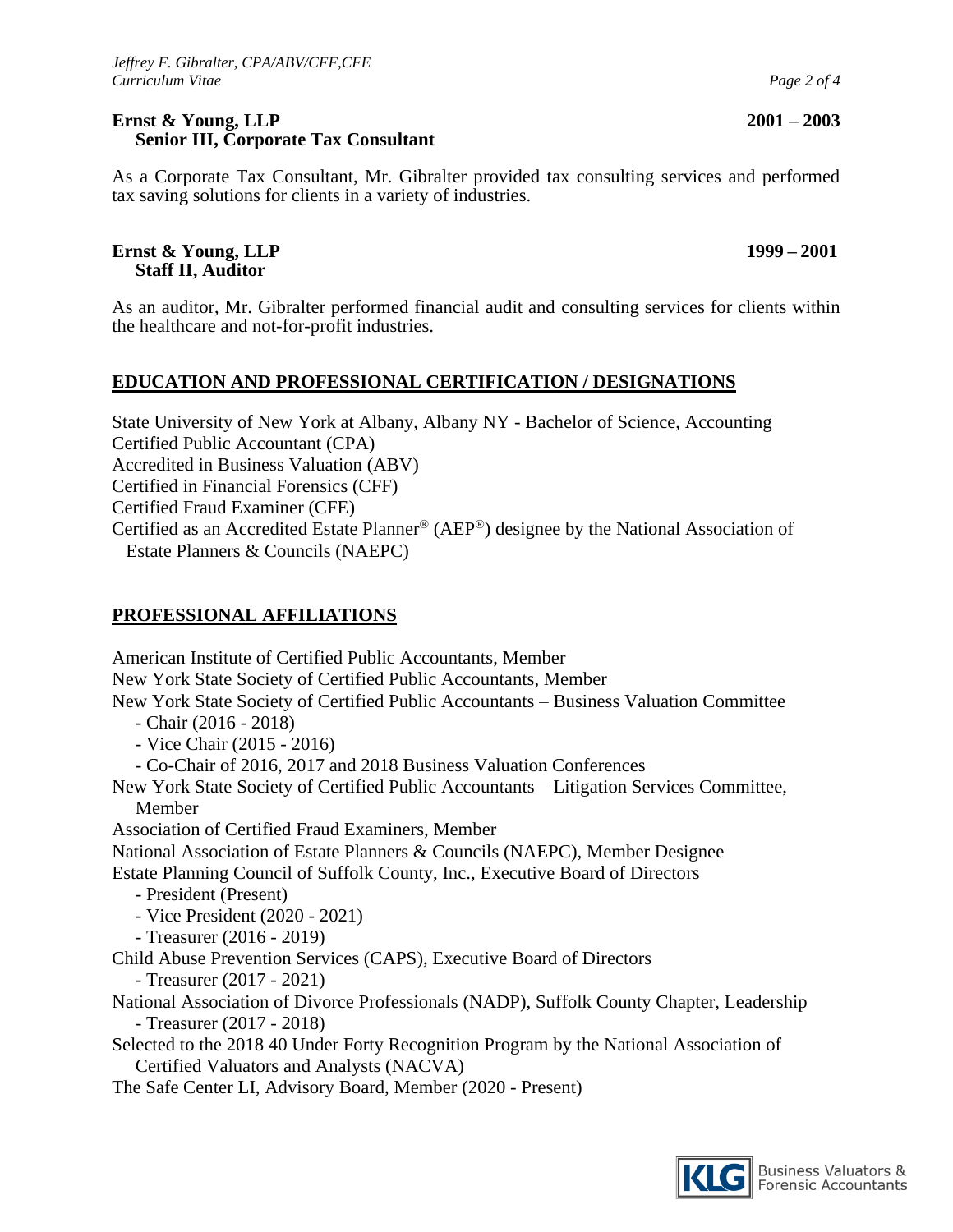## **PUBLICATIONS**

Quoted in Bloomberg Tax Daily Tax Report in an article titled "INSIGHT: Estate and Life Insurance Considerations During the Covid-19 Pandemic", June 18, 2020

"Documents Required for Financial Asset Tracing" – American Bar Association Section of Family Law, AICPA Corner

## **SPEAKING ENGAGEMENTS**

March 2021 – "Understanding Pass-Through Entity Tax Returns" – The Nassau County Women's Bar Association

December 2020 – "Re-evaluating Partial Losses of Income, Dealing with Total Loss of Income, Impact of Devalued Business" – New York State Council on Divorce Mediation

July 2020 – "How Legal and Financial Professionals Will be Dealing with Business Valuation Issues as a Result of COVID-19" – The Nassau County Women's Bar Association

June 2020 – "How Legal and Financial Professionals Will be Dealing with Business Valuation Issues as a Result of COVID-19" – The New York Women's Bar Association

May 2020 – "Impact of COVID-19 on Business Valuations" – presentation to various law firms

April 2020 – "Impact of COVID-19 on Business Valuations & Estate Planning" – presentation to various law firms

February 2020 – "Forensic Accounting and Business Valuations & The Role of the Real Estate Appraiser" – Appraisal Institute

June 2019 – "Unraveling the New Tax Law's Impact on Domestic Relations Law and Extended Updates" – New York State Bar Association

March 2019 – "Use of Experts in Supreme Court Actions and Proceedings" – Suffolk Academy of Law

December 2018 – "Matrimonial Trial Institute VI: Deconstructing a Business Valuation Report" – New York State Bar Association

June 2018 – "Panel Discussion of How the Accountant Can Assist with Advising Clients for Litigation" – Katz Tax Seminars, 2018 Tax Symposium

May 2018 – Foundation for Accounting Education, an affiliate of NYSSCPA, 20th Annual Business Valuation Conference, Committee Chair

May 2017 – Foundation for Accounting Education, an affiliate of NYSSCPA, 19th Annual Business Valuation Conference, Committee Chair

April 2017 – "Reading Income Tax Returns for Matrimonial Lawyers" – Suffolk Academy of Law

March 2017 – "Reading and Evaluating Corporate Tax Returns" – Suffolk Academy of Law